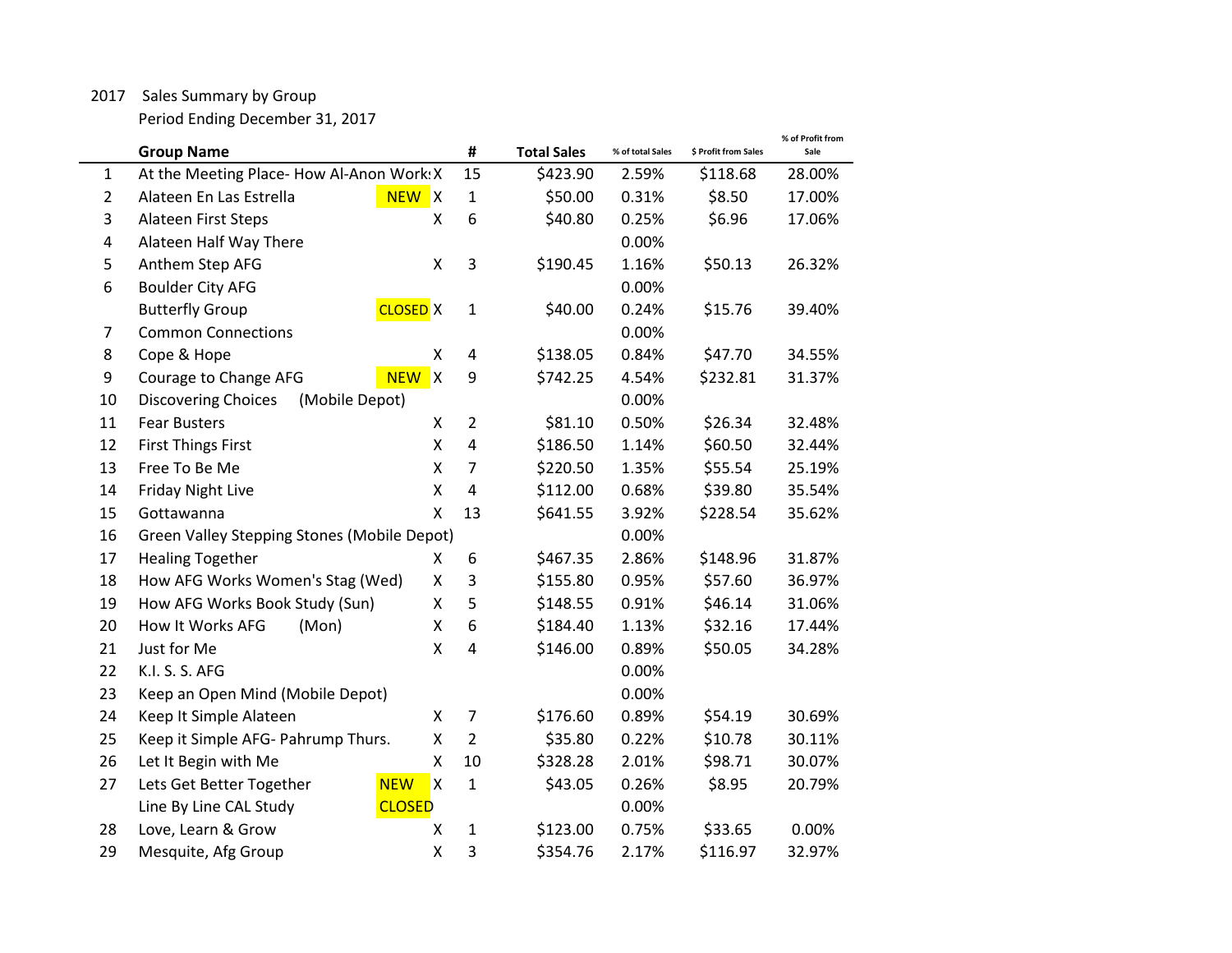| 47<br>48<br>49<br>50<br>51<br>52<br>53<br>53 | Together We Can Too (Mobile Depot)<br><b>Tues. Morning Glories</b><br>Tues. Night AFG (Pahrump Depot) CLOSED<br>We Can Make It<br>Welcome Home Women's Stag<br>Women to Women<br>Women's Hope & Healing<br><b>Group Sales Total</b><br><b>Members Sales Total</b> | X<br>X<br>Χ<br>X<br>Χ | 8<br>$\mathbf{1}$<br>$\overline{4}$<br>11<br>14<br>253<br>212 | \$495.99<br>\$22.00<br>\$266.75<br>\$327.73<br>\$522.20<br>\$10,863.58<br>\$3,463.75 | 0.00%<br>0.00%<br>3.03%<br>0.00%<br>0.13%<br>1.63%<br>2.00%<br>3.19%<br>66.23%<br>21% | \$154.94<br>\$7.30<br>\$82.26<br>\$127.20<br>\$133.18<br>\$3,346.08<br>\$1,232.15 | 31.24%<br>33.18%<br>30.84%<br>38.81%<br>25.50%<br>30.80%<br>35.57% |
|----------------------------------------------|-------------------------------------------------------------------------------------------------------------------------------------------------------------------------------------------------------------------------------------------------------------------|-----------------------|---------------------------------------------------------------|--------------------------------------------------------------------------------------|---------------------------------------------------------------------------------------|-----------------------------------------------------------------------------------|--------------------------------------------------------------------|
|                                              |                                                                                                                                                                                                                                                                   |                       |                                                               |                                                                                      |                                                                                       |                                                                                   |                                                                    |
|                                              |                                                                                                                                                                                                                                                                   |                       |                                                               |                                                                                      |                                                                                       |                                                                                   |                                                                    |
|                                              |                                                                                                                                                                                                                                                                   |                       |                                                               |                                                                                      |                                                                                       |                                                                                   |                                                                    |
|                                              |                                                                                                                                                                                                                                                                   |                       |                                                               |                                                                                      |                                                                                       |                                                                                   |                                                                    |
|                                              |                                                                                                                                                                                                                                                                   |                       |                                                               |                                                                                      |                                                                                       |                                                                                   |                                                                    |
|                                              |                                                                                                                                                                                                                                                                   |                       |                                                               |                                                                                      |                                                                                       |                                                                                   |                                                                    |
|                                              |                                                                                                                                                                                                                                                                   |                       |                                                               |                                                                                      |                                                                                       |                                                                                   |                                                                    |
|                                              |                                                                                                                                                                                                                                                                   |                       |                                                               |                                                                                      |                                                                                       |                                                                                   |                                                                    |
|                                              |                                                                                                                                                                                                                                                                   |                       |                                                               |                                                                                      |                                                                                       |                                                                                   |                                                                    |
|                                              | Together We Can (Mobile Depot)                                                                                                                                                                                                                                    |                       |                                                               |                                                                                      |                                                                                       |                                                                                   |                                                                    |
|                                              | The Right Place Men's Stag II<br><b>CLOSED</b>                                                                                                                                                                                                                    |                       |                                                               |                                                                                      | 0.00%                                                                                 |                                                                                   |                                                                    |
| 46                                           | The Right Place Men's Stag                                                                                                                                                                                                                                        | X                     | $\overline{4}$                                                | \$137.00                                                                             | 0.84%                                                                                 | \$16.45                                                                           | 12.01%                                                             |
| 45                                           | The 12 & 12 (Thurs.)                                                                                                                                                                                                                                              | Χ                     | $\overline{4}$                                                | \$145.75                                                                             | 0.89%                                                                                 | \$44.69                                                                           | 30.66%                                                             |
|                                              | <b>Group Name</b>                                                                                                                                                                                                                                                 |                       | #                                                             | <b>Total Sales</b>                                                                   | $\%$                                                                                  | <b>Sales</b>                                                                      | from Sales                                                         |
| 44                                           | Sunnyside of the Street                                                                                                                                                                                                                                           | X                     | $7\overline{ }$                                               | \$214.75                                                                             | 1.31%                                                                                 | \$65.26<br>\$ Profit from                                                         | 30.39%<br>% of Profits                                             |
| 43                                           | Summerlin TGIF                                                                                                                                                                                                                                                    | Χ                     | 12                                                            | \$735.77                                                                             | 4.50%                                                                                 | \$220.72                                                                          | 30.00%                                                             |
| 42                                           | <b>Summerlin Nooners</b>                                                                                                                                                                                                                                          | X                     | 11                                                            | \$654.10                                                                             | 4.00%                                                                                 | \$219.24                                                                          | 33.52%                                                             |
| 41                                           | <b>NEW</b><br>Stepping It Up AFG                                                                                                                                                                                                                                  | Χ                     | 5                                                             | \$102.80                                                                             | 0.63%                                                                                 | \$34.14                                                                           | 33.21%                                                             |
| 40                                           | <b>Spring Valley Discussion</b>                                                                                                                                                                                                                                   | Χ                     | $\overline{4}$                                                | \$237.00                                                                             | 1.45%                                                                                 | \$72.55                                                                           | 30.61%                                                             |
| 39                                           | Sixty Min. of Sanity                                                                                                                                                                                                                                              | Χ                     | 14                                                            | \$447.56                                                                             | 2.74%                                                                                 | \$133.93                                                                          | 29.92%                                                             |
| 38                                           | Sat. Sunshiners                                                                                                                                                                                                                                                   | X                     | 5                                                             | \$72.80                                                                              | 0.45%                                                                                 | \$12.48                                                                           | 17.14%                                                             |
| 37                                           | Sat. Morning 12 & 12                                                                                                                                                                                                                                              | Χ                     | $\mathbf{1}$                                                  | \$90.00                                                                              | 0.55%                                                                                 | \$26.50                                                                           | 29.44%                                                             |
| 36                                           | Pathways to Serenity                                                                                                                                                                                                                                              | Χ                     | $\mathbf{1}$                                                  | \$36.00                                                                              | 0.22%                                                                                 | \$14.30                                                                           | 39.72%                                                             |
| 35                                           | Paths to Recovery                                                                                                                                                                                                                                                 | Χ                     | $\overline{7}$                                                | \$356.59                                                                             | 2.18%                                                                                 | \$122.63                                                                          | 34.39%                                                             |
| 34                                           | Parent's AFG                                                                                                                                                                                                                                                      | X                     | 7                                                             | \$260.50                                                                             | 1.59%                                                                                 | \$78.58                                                                           | 30.17%                                                             |
| 33                                           | One Hand One Hope Alateen (Pahrump Depot)                                                                                                                                                                                                                         |                       |                                                               |                                                                                      | 0.00%                                                                                 |                                                                                   |                                                                    |
|                                              | One Day at a Time                                                                                                                                                                                                                                                 | X                     | $\overline{2}$                                                | \$59.00                                                                              | 0.36%                                                                                 | \$12.95                                                                           | 21.95%                                                             |
| 32                                           | <b>New Beginnings</b>                                                                                                                                                                                                                                             | X                     | 14                                                            | \$648.60                                                                             | 3.97%                                                                                 | \$217.36                                                                          | 33.51%                                                             |
| 31                                           | Mesquite 12 & 12                                                                                                                                                                                                                                                  |                       |                                                               |                                                                                      | 0.00%                                                                                 |                                                                                   |                                                                    |